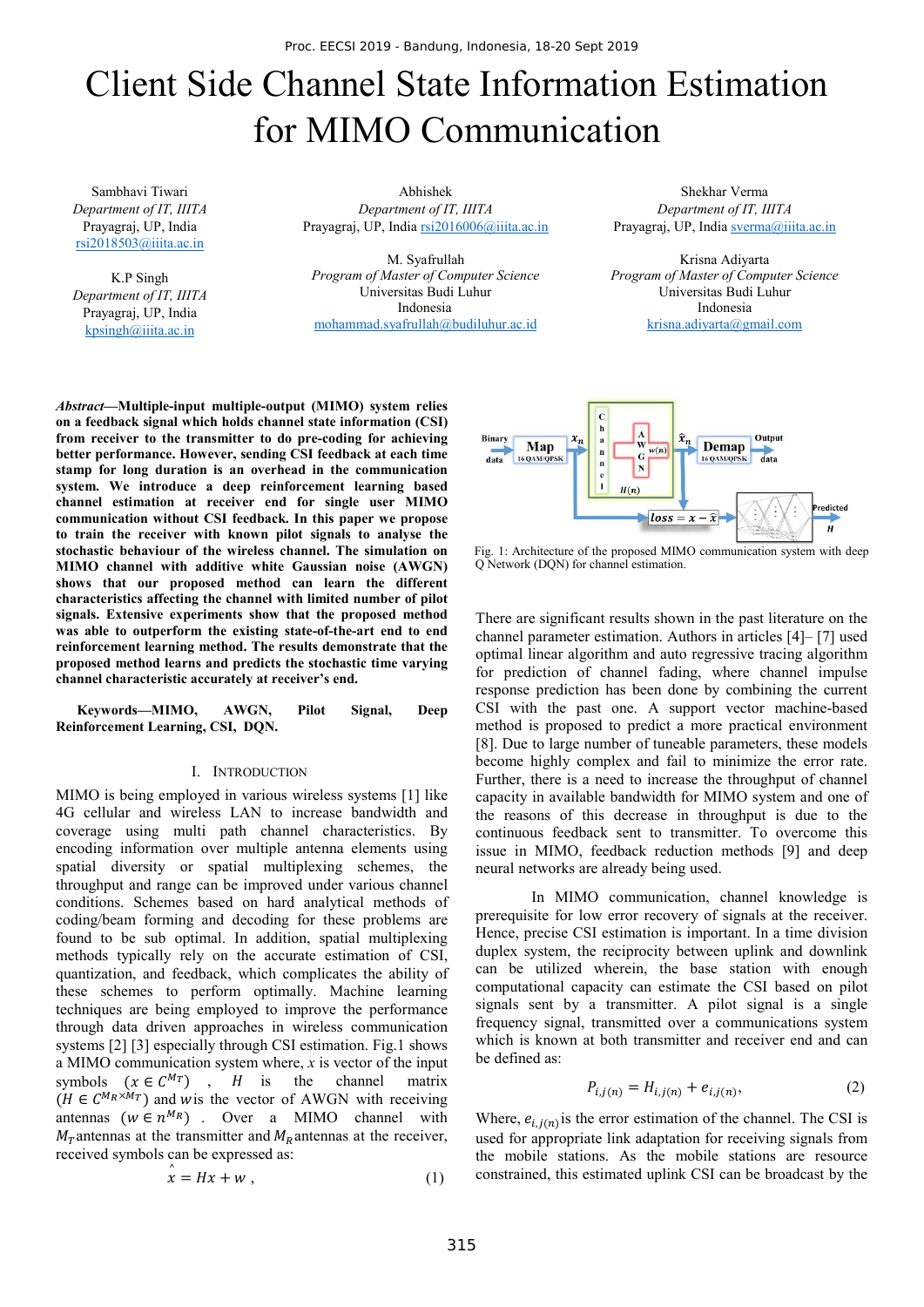base station to the mobile stations. The mobile stations can utilize this CSI feedback for precoding, for uplink or as CSI for the downlink. However, in a time varying channel, the periodic feedback with associated delay and extra signalling overhead have negative impacts on system performance. Moreover, if uplink and downlink channel characteristics are not reciprocal, like in frequency division duplex, signal recovery is adversely affected. It is necessary to estimate the downlink CSI on mobile stations for low error signal recovery. This requires one, lightweight CSI estimation and two, a prediction mechanism for CSI to avoid frequent periodic transmission of downlink pilot signals.

The problem is to design a CSI estimator which can learn *H* with minimal pilot signals for low communication overhead. However, the channel matrix is time varying. Hence, there should be a mechanism that can predict this time varying channel state accurately. Additionally, the overall mechanism should be computationally light for possible implementation on mobile receivers. In this paper, we propose a lightweight deep reinforcement learning (DRL) based channel estimator for MIMO systems at receiver end. The proposed model exploits the properties of known pilot signal to quickly learn the dynamic behaviour of the channel. The accurate predictions for the next time instances allow the receiver to extract the desired signal optimally.

The major contributions of the proposed work are listed as follows:

- The lightweight Q-learning approach with three hidden layers solve the Markov Decision Process (MDP) of estimating the next CSI exploits the channel characteristics specific to each mobile equipment.
- It increases the throughput of MIMO channels by removing the CSI feedback overhead.

• By training the individual mobile receiver's using very limited number of pilot signals, obsoletes the requirement of heavy channel estimation computation at the base station.

#### II. DQN FOR MIMO

#### *A. Channel state information(CSI):*

Wireless CSI is the known channel properties of the communication link. This information helps in describing how a signal propagate over the wireless channel. CSI is estimated at receiver's end and sent to the transmitter through feedback link. In order to increase the transmission rate, coverage, spectral efficiency and to reduce receiver complexity, CSI is used at transmitter [10]. MIMO relies on CSI feedback for precoding and due to the dynamic nature of the channel, CSI at the transmitter is gaining more importance in MIMO [11]. In cellular scenario, getting accurate CSI feedback at a transmitter faces the following challenges:

- The inherent delay caused by processing time at the receiver end.
- Feedback overhead containing pre-coding, channel quality, and rank indicator.
- The number of feedbacks increases with the increase in number of terminals.
- Due to high mobility of mobile devices/receivers the transmitter receives infrequent/limited CSI

feedback, it exhibits link adaptation based on short-term feedbacks.

However, many state-of-the-art methods are proposed to overcome these above challenges. In [12] the study mainly focused on reducing feedback overhead by using the spatial and temporal correlation of CSI. Several techniques for improving CSI in connection with full dimension-MIMO have been proposed [13]. Further studies show predicting CSI by the linear Wiener predictor if CSI is aged [14].

## *B. RL Strategy*

This section explains the use of deep Q network and deep reinforcement learning-based strategy in MIMO communication system to predict the dynamic behaviour of the channel. It has been seen that for high-dimensional data, deep Q network learns the control strategies directly. The input fed into DQN is the states, or observations that finally return the value function corresponding to each action as output. Deep Q network is a combination of *Q learning* and *Deep neural network*. Q learning is a method of solving sequential decision problems by learning estimates of each action by its optimal value called as expected total sum of future rewards received by taking the most optimum action which follows an optimal policy. For a given policy  $\pi$ , the true value for an action  $\alpha$  in state  $\beta$  is:

$$
Q_{\pi}(s, a) = \mathbb{E}[R_1 + \gamma R_2 + \dots | S_0 = s, A_0 = a, \pi],
$$
 (3)

Where,  $\gamma \in [0,1]$  is called as discount factor which trades off the importance of immediate reward and later rewards. The Q learning algorithm is basically computing two things: *An optimal value*,  $Q_*(s, a) = max_{\pi} Q_{\pi}(s, a)$ .

*An optimal policy* calculated from the optimal values by selecting the highest valued action for each state. Estimates for the optimal action values can be learned using Q-learning [15], a form of temporal difference learning [16]. High dimensional data processing tasks are increasing everyday which cannot be solved by mere O updates in real time. It is not possible to learn all action values in every state separately. For solving such real complex problems deep Q network is used. In DQN, we can learn a parameterized value function  $Q(s, a; \theta_t)$ . In the proposed work, DQN is implemented at receiver side of MIMO communication system which uses pilot signals to predict the stochastic channel behaviour without using feedback.

### III. EXPERIMENT AND RESULTS

In this section, we have constructed a deep reinforcement model which can learn the behavior of 2X2 MIMO communication channel, where we used statistical performance-based evaluation of deep Q network using pilot signals.

## *A. MIMO setup:*

The proposed deep learning prediction model of a deep Q network was able to predict the channel information for different time stamp *t* in 2X2 MIMO communication system. Our work has considered 2X2 MIMO communication system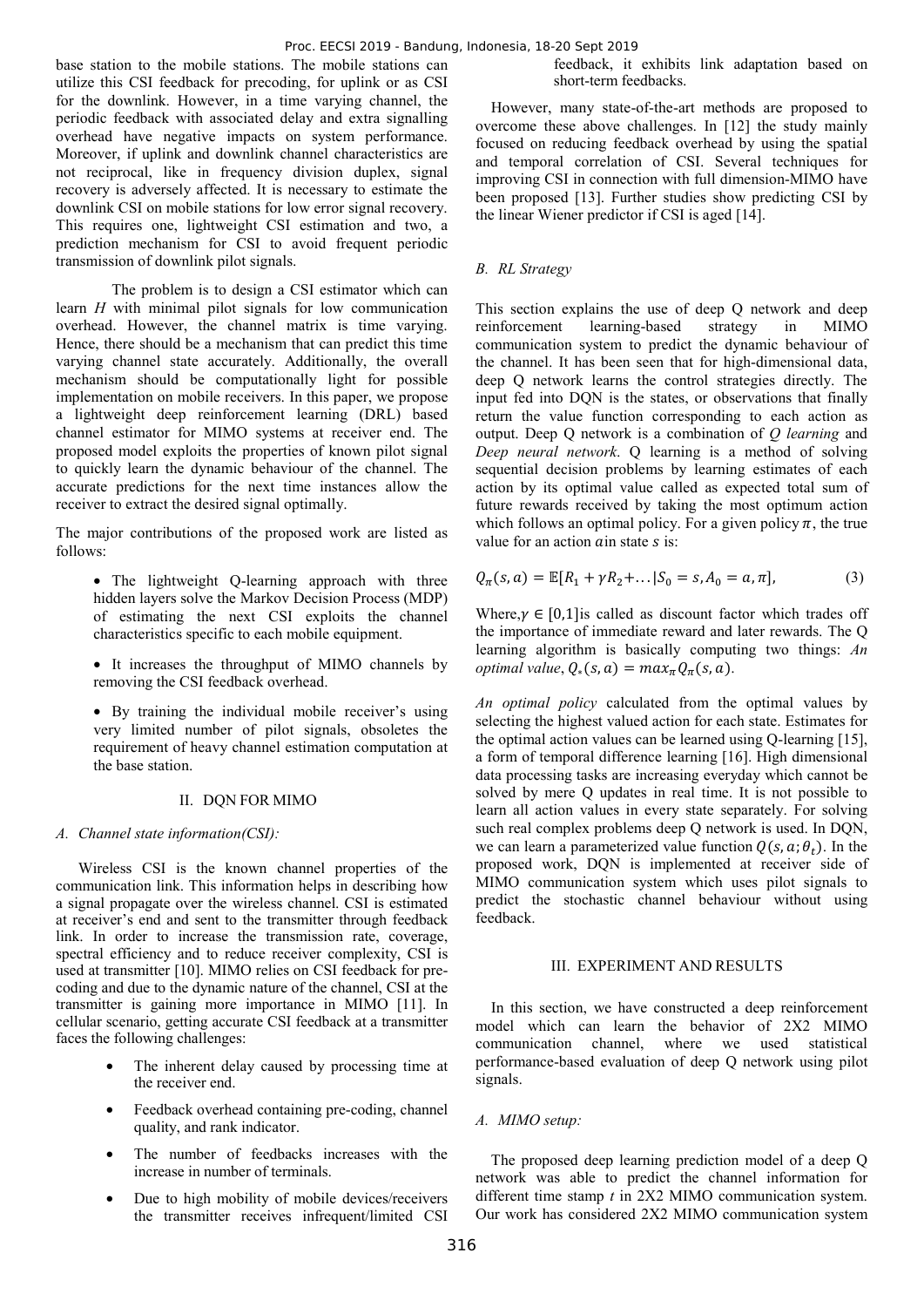in which a transmitter sends data using 2 transmit antennas  $(M_T=2)$ , 4 channels  $(H_n=4)$ , and 2 receiver antennas $(M_R=2)$ .

## *B. Deep-RL setup for MIMO:*

In this proposed work, following entities represent the MIMO system as a deep Q learning architecture:

- An *environment* which consists of transmitter (*MT*), channel  $(H_n)$ , receiver  $(M_R)$  and pilot signals  $(P_n)$ .
- *States* are the pilot signals at each time stamp
	- i.e.,  $P_n = x_n$
- An *agent* is the channel.
- *Actions* are the transmitted signals from the channel x n. ^
- *Utility* value that maps difference between *x* and ݔ ^ . *Utility* here is inversely proportional to *reward*. Therefore, we consider *reward* value as (1−*utility*). Fig 1 shows all elements of our proposed architecture.
- *Policy*, our model need exploration. Hence, we used  $\epsilon$  greedy policy i.e., it is a way of selecting random actions with uniform distribution from a set of available actions.

For the performance evaluation, our proposed training scheme used deep Q learning at receiver's end. Further, compared with training scheme used in existing method [17] using feedback and training done at both receiver and transmitter ends. Evaluations are done on AWGN channel. However, channel behaves in stochastic manner, whose output  $\hat{x}$  follows conditional probability distribution on inputx*i.e.*,  $\hat{x} \sim P(y|x)$ .

 Further, Deep Q network learning steps are shown in algorithm 1. All the processing and prediction of the signals are done at *receiver side*. Therefore, initially in our system we knew the pilot signals  $P_i$ , and channel  $H_i$ . The channel  $H_i$  was calculated from known pilot and received signal.To simulate time-varying MIMO channels for generating training samples we have created simulation environment using python. For 2*X*2 MIMO,  $M_R$  = 2,  $M_T = 2$ ,  $H = 4$  with AWGN ( $\mu = 0.0$ ,  $\sigma =$ (0*.*1*,*0*.*2*,*0.3…*,*0*.*9)). The simulation results are computed for 1000 iterations for 10 times. The learning rate was set 0.01 for all iterations and the simulation code was run for 9 different *σ* values i.e., (0*.*1*,* 0.2, 0.3*...* 0.9), to learn the dynamic behavior of the channel as shown in TABLE I.

## **Algorithm 1: DQN for MIMO**

**Input:**Pilot signal  $P_i = \hat{x}_i$ ,  $H_i$ 

**Output:** Predicted  $H$  i.e.,  $\hat{H}$ . Initialize action value function *Q* with random weights *θ***.** 

Let  $H'(H_1, H_2, H_3, \ldots, H_i)$  be available channel characteristics with loss *L*at receiver's end of MIMO communication system. For time stamp *i* to *n*, where  $i = (1, 2, 3, 4, \ldots, n)$ **do:** 

**1.** Compute the reward *r* between *Pi* and received signal  $\hat{x}$  at *receiver end*.

$$
Loss = (P_i - \hat{x}_i) \tag{4}
$$

$$
r = (1 - r)
$$
 (5)  
2. With probability  $\xi = 0.2$ 

- Choose random  $H$  as  $H$ . ^ **Select**  $H = max_H Q(P_i, H_i; \theta)$ ^
- 3. Set  $H_i =$

$$
\begin{cases} r_i &; if (i = n) \\ r_i + \gamma max_{H'} Q(P_{i+1}, H'; \theta); otherwise \end{cases}
$$

- **4.** Perform a gradient descent step on  $(H_i (Q(P_i, H_i; \theta))^2$  with respect to the network parameters *θ*.
- **5.** Stop when,  $i = n$ .

# **End for**

*TABLE I: Minimum, maximum, mean, standard deviation values of*  ܪ *predicted* ^ *using different noise (AWGN) for 1000X10 iterations.*

| <b>Noise</b>   | <b>Minimum</b> | Maximum     | $Mean(\mu)$ | SD          |
|----------------|----------------|-------------|-------------|-------------|
|                | value          | Value       |             |             |
| $\sigma = 0.1$ | 0.009591       | 0.246794735 | 0.042042842 | 0.031069587 |
| $\sigma$ =0.2  | 0.000442263    | 0.905297033 | 0.107660084 | 0.087653616 |
| $\sigma$ =0.3  | 0.000420945    | 0.845623376 | 0.153214927 | 0.153214927 |
| $\sigma$ =0.4  | 0.000364149    | 1.495377705 | 0.226484045 | 0.172162198 |
| $\sigma$ =0.5  | 0.00056568     | 2.284914765 | 0.313134364 | 0.247266636 |
| $\sigma$ =0.6  | 0.000280382    | 2.772616411 | 0.407752488 | 0.326373243 |
| $\sigma$ =0.7  | 0.000792498    | 4.285453473 | 0.508756603 | 0.41437401  |
| $\sigma$ =0.8  | 0.000239953    | 4.557037772 | 0.621707027 | 0.502095435 |
| $\sigma = 0.9$ | 0.000822981    | 6.512823511 | 0.763946241 | 0.638754053 |

For the data transfer over 2X2 MIMO communication system case, shown in graph (Fig.2), we can see that our method was able to predict the channel characteristics. In this graph blue line represents actual *H* values i.e., *H<sub>MSE</sub>* and red line in graph

 $represents$  predicted  $H$ ^ i.e.  $\int_{\Lambda} A_{MSE}$  .

The graph shows comparison between  $H$  and  $H$  for initial 100-time stamps having mean squared error values. It is clearly visible in the graph, maximum 5 known pilot signals (*P(i=1, 2…, 5)*) are sent to predict approximately next 10 time ^

slot change  $H_{(i=1,2,3,...,10)}$  in the channel behavior. For an instance we can see that after  $t = 3$  deep Q network predicts the next *H* with minimum loss and continues its prediction till  $t = 39$ -time stamp, further again pilot signals are sent for next 2-time stamps  $(t = 41 - 42)$ . Afterwards, our model again starts learning the stochastic nature of the channel to predict for next time stamps with minimum loss. Reinforcement learning based prediction can be seen clearly in TABLE II.

*TABLE II: Estimation of total number of counts for sending pilot signals and H prediction for future time slots.* 

| Pilot signals sent for t<br>time slots | $\wedge$<br>Predicted H for next time<br>slots |
|----------------------------------------|------------------------------------------------|
| $1 - 3$                                | 14                                             |
| $15-16$                                | 17-27                                          |
| 28-30                                  | $31 - 42$                                      |
| 43-44                                  | 45-54                                          |
| 55-58                                  | 59-66                                          |
| 67-68                                  | 69-74                                          |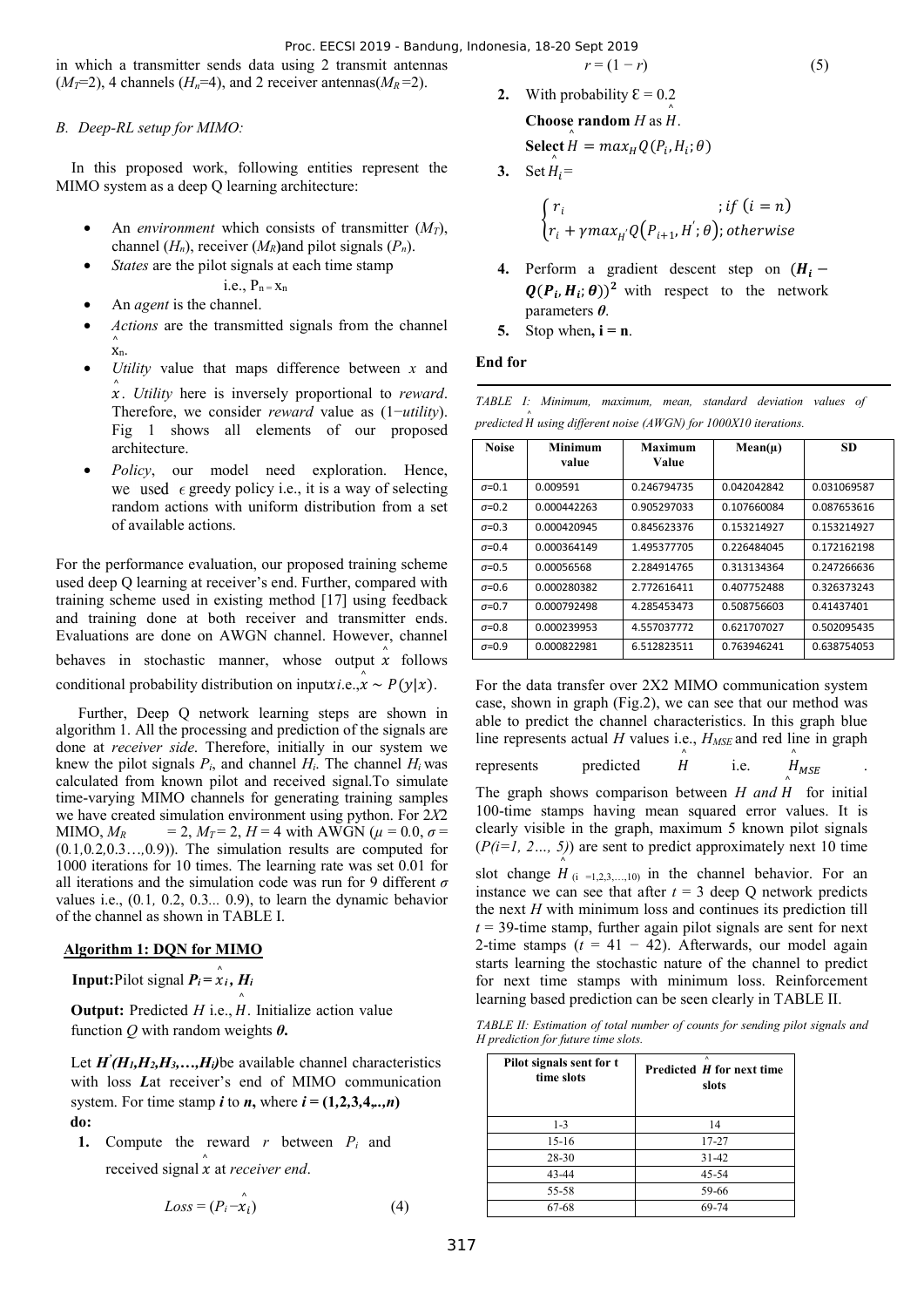| $75 - 77$    | 78-90  |
|--------------|--------|
| $-9^{\circ}$ | 94-100 |



*Fig.2. Smooth line plot of original channel generated by 2X2 MIMO communication model vs predicted channel using our method.* 

#### *C. Evaluation results and comparison*

Fig. 3 shows the comparison result for  $\sigma = 0.3$  of proposed algorithm prediction scheme with that of *End-to-End Learning of Communication Systems without a Channel Model* [17]. Though in this approach algorithm iterates between supervised training of receiver still the output accuracy of the model is not efficient as our proposed method. Our method works on real time training of the systems and was able achieve better performance and predicting nearly close to actual values of simulated *H* values.

- In contrast with *End-to-End Learning of Communication Systems without a Channel Model* [17], the proposed method remains light weight, the same has been stated in table (TABLE 3).
- The TABLE.3 compares the execution time of both algorithms on a standard personal computer with the following configurations: Processor: Intel(R) Core (TM) i7-8700CPU @ 3.20GHz 3.19GHz RAM: 8.00 GB System type: 64-bit Operating System, x64 based processor.
- As in the proposed system, only receiver  $M_R$  is trained *online* with minimal pilot signal streams as shown in TABLE III, the lightweight architecture of Q-update mechanism with a smaller number of parameters/weights allow faster training. Whereas, in existing state-of-the-art method, both  $M_T$  and  $M_R$  are trained by averaging the effect on each channel, but spatially mobile devices may get affected from different channel characteristics. Hence, the existing method gives sub-optimal results.
- The training at each receiver  $M_R$  end by observing pilot signals individually, enables them to identify and discard the adverse effects of noise (AWGN) on channel specific to them.



Fig.3. Smooth line graph comparison between our predicted  $\hat{H}$  values, actual *values of H and existing state-of-the-art H values.* 

In our case, base station is no longer required for broadcasting the channel matrix. Hence, proposed method reduces the overall power consumption in MIMO.

TABLE. III: Average run time of proposed method in seconds(s).

| <b>Noise</b>   | <b>End-to-End Learning of</b><br>Communication<br><b>Systems Without a</b><br><b>Channel Model [17]</b><br>(Time in seconds) | <b>Proposed method</b><br>(Time in seconds) |
|----------------|------------------------------------------------------------------------------------------------------------------------------|---------------------------------------------|
| $\sigma = 0.1$ | 21.061746835708618                                                                                                           | 0.5155055522918701                          |
| $\sigma = 0.2$ | 21.880775928497314                                                                                                           | 0.5238287448883057                          |
| $\sigma$ =0.3  | 22.33102512359619                                                                                                            | 0.5310940742492676                          |
| $\sigma = 0.4$ | 25.664973974227905                                                                                                           | 0.5311009883880615                          |
| $\sigma = 0.5$ | 22.02157759666443                                                                                                            | 0.5311264991760254                          |
| $\sigma = 0.6$ | 25 878480434417725                                                                                                           | 0.5155048370361328                          |
| $\sigma = 0.7$ | 23 455188274383545                                                                                                           | 0.5404367446899414                          |
| $\sigma = 0.8$ | 27.42771053314209                                                                                                            | 0.5467181205749512                          |
| $\sigma=0.9$   | 27.72638463973999                                                                                                            | 0.5623693466186523                          |

#### **CONCLUSION**

In this work, we proposed a novel method of estimating the future stochastic channel characteristics by sending some initial known pilot signals for MIMO using deep Q learning. The proposed scheme enhanced the channel prediction performance significantly without using CSI feedback for light weight communication systems. In contrast to the state-of-theart method our proposed method achieved better prediction of CSI in real time for extended time slots using fewer pilot signals. This work has the future scope of extending this method on Massive-MIMO systems for other channel impairments like different types of *fading*, *scattering*, *power decay with distance*, and *attenuation*.

#### **REFERENCES**

[1] A. El-Mougy, M. Ibnkahla, G. Hattab, and W. Ejaz. Reconfigurable wireless networks. *Proceedings of the IEEE*, 103(7):1125–1158, July 2015.